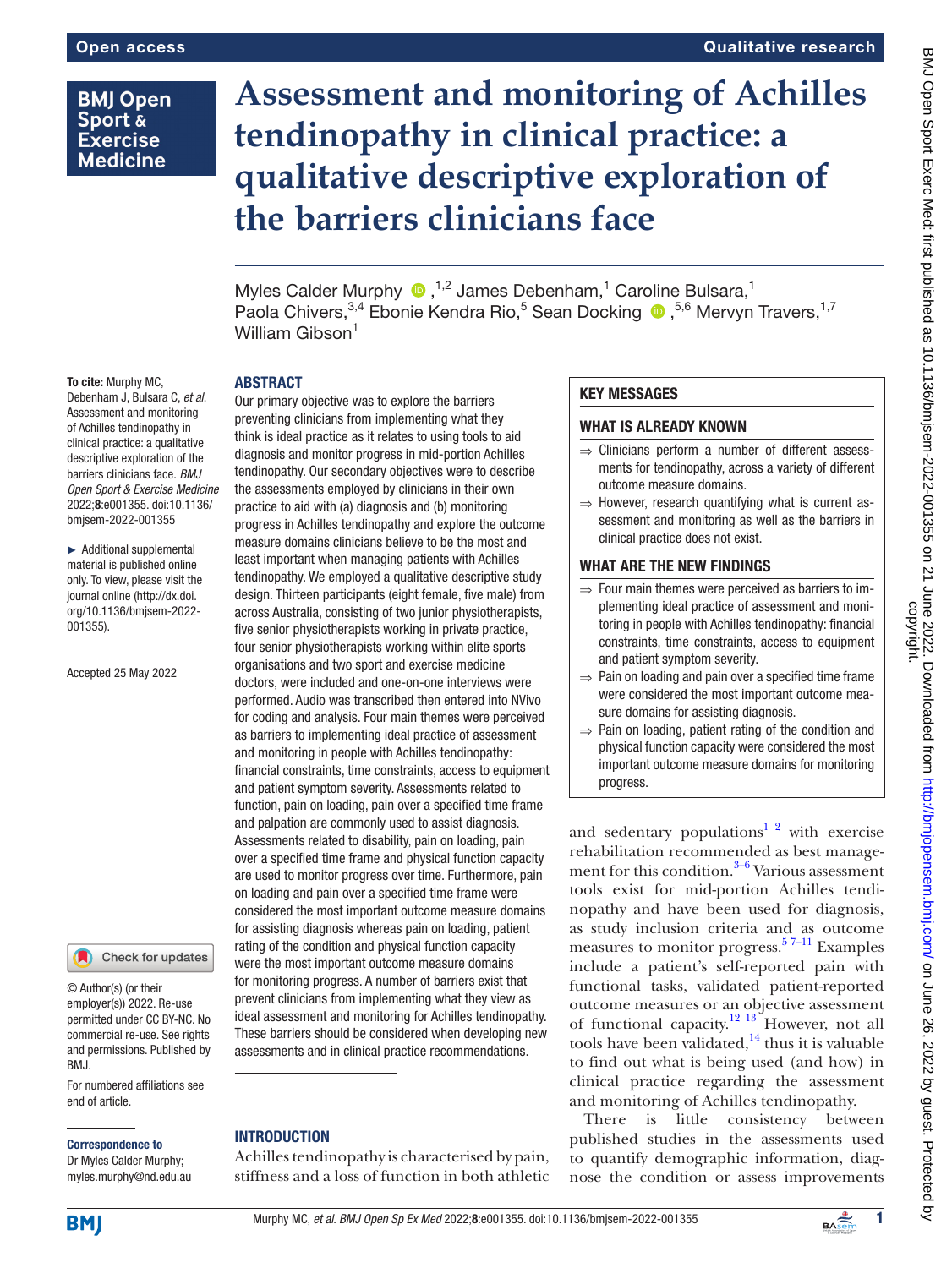in different systems (eg, tendon structure or muscle force production) relevant to rehabilitation.<sup>12</sup> <sup>13</sup> <sup>15</sup> For instance, across exercise rehabilitation trials to treat midportion Achilles tendinopathy, we identified numerous assessment tools used to assess different aspects of pain and function, $12 \times 13$  yet few reported data related to their reliability and validity.<sup>12 13</sup> The lack of data on the identified assessment reliability is an issue as it undermines any analysis to determine if change has truly occurred<sup>16</sup> and likely makes the diagnosis and monitoring of midportion Achilles tendinopathy even more challenging for clinicians, because if research studies are not using consistent assessments how can we expect that from clinicians?

In 2019, three international consensus statements (ICON 2019) were developed by expert clinicians and researchers with a special interest in tendons as well as patients with tendinopathy, to consolidate our understanding of tendinopathy, including tendon terminology,  $17$ reporting of participant characteristics<sup>18</sup> and core health domains.[19](#page-10-5) In the absence of 'gold-standard' diagnostic criteria for tendinopathy and a lack of consensus by the expert researchers and clinicians around diagnosis, and inclusion criteria for tendinopathy research, one of the ICON 2019 consensus papers reported standards for reporting participant characteristics to provide greater detail of who is included within research studies to facilitate clinical translation.<sup>18</sup> Another ICON 2019 consensus statement provided a list of nine core health domains that should be considered in tendinopathy research: (1) patient rating of the condition; (2) participation in life activities; (3) pain on activity/loading; (4) function; (5) psychological factors; (6) physical function capacity; (7) disability; (8) quality of life; and (9) pain over a specified time[.19](#page-10-5) Furthermore, a number of other domains identified within the ICON 2019 statement of core health domains were considered of little importance in monitoring<sup>19</sup>; however, some did feature within the ICON 2019 consensus statement of reporting participant characteristics and are important to consider when investigating the diagnosis and monitoring of tendinopathy in clinical practice: (1) tendon structure; (2) palpation; and (3) range of motion.<sup>18</sup> These health domains represent the first step in consensus on what outcome measures are important to clinicians, patients and researchers.

The irony is that clinicians have it drilled into them to be evidence based, but when it comes to assessment tools for mid-portion Achilles tendinopathy the research studies they read do not use uniform diagnostic criteria or assessment tools, and the experts cannot reach consensus on exactly what is needed to diagnose the condition. Therefore, can we really expect clinicians to select the most valid and reliable assessment tools?

To address the confusion within the research, the Achilles Tendinopathy International Consensus Sub-Group has worked to identify all assessments used within clinical studies of Achilles tendinopathy and allocate them under the ICON core health domain of 'best fit'.<sup>14</sup>

BMJ Open Sport Exerc Med: first published as 10.1136/bmjsem-2022-001355 on 21 June 2022. Downloaded from http://bmjopensem.bmj.com/ on June 26, 2022 by guest. Protected by<br>copyright. BMJ Open Sport Exerc Med: first published as 10.1136/bmjsem-2022-001355 on 21 June 2022. Downloaded from <http://bmjopensem.bmj.com/> on June 26, 2022 by guest. Protected by

This project involves further reviews and a Delphi study to determine which outcome measures are most valid and reliable and make recommendations regarding which assessments best represent each health domain. However, this body of work does not definitively indicate what current practice 'at the coalface' is for clinicians when diagnosing and monitoring Achilles tendinopathy. Specifically, there is merit in knowing what assessments clinicians use and what assessments clinicians consider ideal practice when diagnosing and monitoring Achilles tendinopathy. Further to this, if discrepancy exists between what clinicians do and what they consider ideal practice, it is vital we understand what the barriers to ideal practice are so that strategies can be implemented to address the barriers.

#### **Objectives**

The primary objective of this study was to explore the barriers preventing clinicians from implementing what they think is ideal practice as it relates to using tools to aid diagnosis and monitor progress in mid-portion Achilles tendinopathy. Our secondary objectives were to describe the assessments (assigned to an outcome measure domain they represent) employed by clinicians in their own practice to aid with (a) diagnosis and (b) monitoring progress in Achilles tendinopathy and explore which outcome measure domains clinicians believe to be the most and least important when managing patients with Achilles tendinopathy.

# **METHODS**

We conducted a qualitative study using semistructured one-to-one interviews. This study has been reported using the Consolidated Criteria for Reporting Qualitative Research<sup>20</sup> to identify the descriptions and experiences of clinicians who treat mid-portion Achilles tendinopathy related to specific concepts of interest.

#### Concepts of interest

To address the objectives of our study, we developed a series of interview questions that were presented to clinicians [\(online supplemental appendix A\)](https://dx.doi.org/10.1136/bmjsem-2022-001355). Each of the 10 questions relate specifically to our concepts of interest. Questions explored which assessments were performed in a 'real world' setting as well as any additional assessments clinicians would use in an ideal world to assist diagnosis and to monitor patient progress over time. Additionally, outcome measure domains (informed from the ICON core health domains) that the interviewed clinicians' thought were the most/least important were also explored. Finally, clinicians were asked which outcome measure domains they believed indicated meaningful progress for patients and what barriers they perceived in implementing ideal practice for assessment and monitoring of patients with midportion Achilles tendinopathy.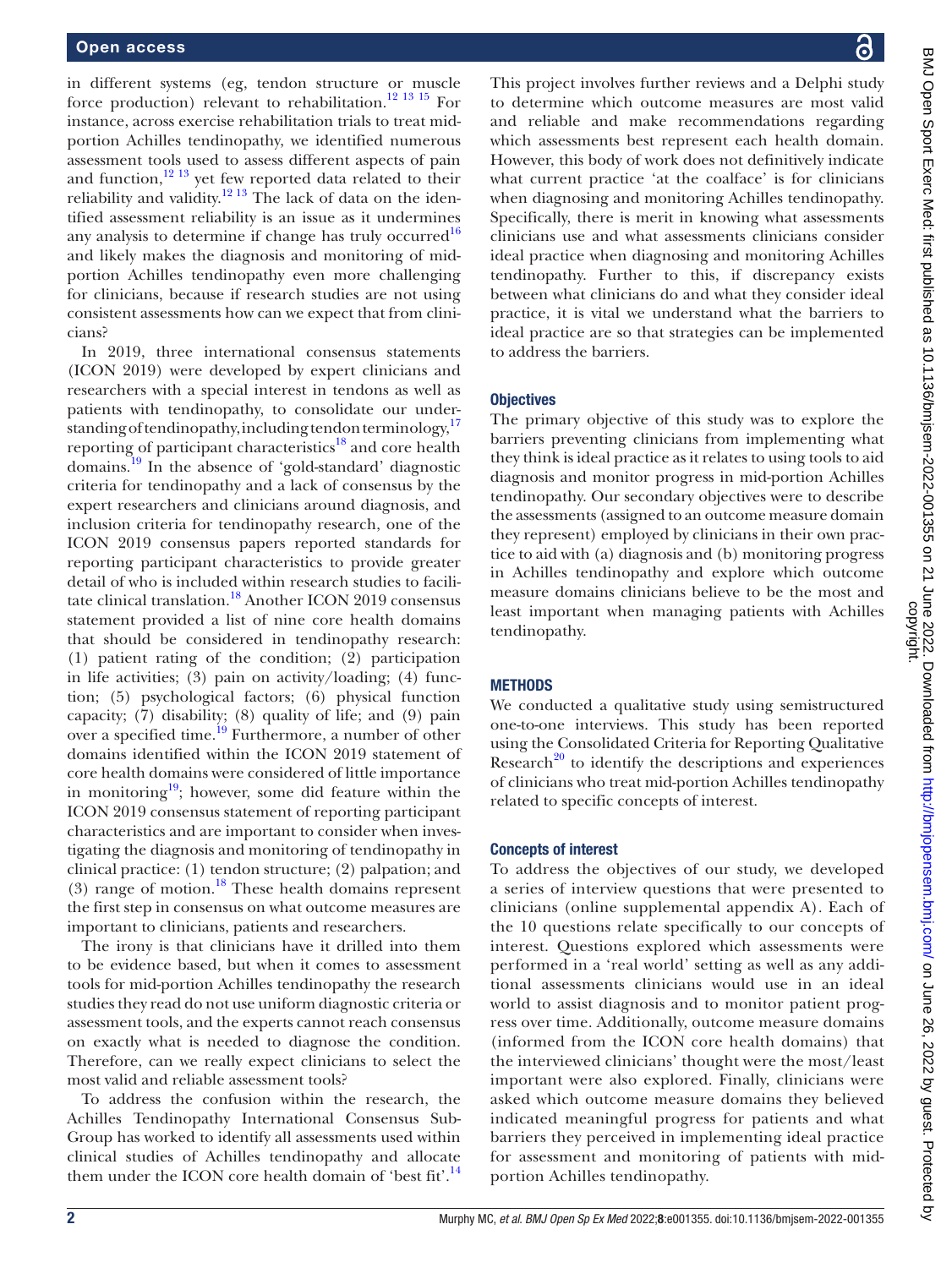#### Patient and public involvement

This study did not involve patients; hence, they were not involved. Clinicians (acting as the population of interest) were invited to participate in this study.

### Research team and reflexivity

#### Personal characteristics

Four members of the research teams conducted all interviews (JD, WG, MCM and MT) with personal characteristics described in [online supplemental appendix B.](https://dx.doi.org/10.1136/bmjsem-2022-001355)

#### Relationship with participants

All participants were clinicians, identified by the research team through professional networks. To minimise relationship bias, we allocated interviewers (JD, WG, MCM or MT) based on having no relationship with the participant. There was no foreseeable bias within the characteristics of the interviewers.

#### Study design

#### **Methodology**

We employed a qualitative descriptive study design to capture the clinical assessments and outcome measure domains participants deemed important when assessing and monitoring mid-portion Achilles tendinopathy over time.<sup>21</sup> Qualitative descriptive methodology is suitable in healthcare research as it helps to focus research questions directly on the experiences of participants rather than through researcher interpretation or a theoretical lens[.22](#page-10-8) Qualitative descriptive study designs are inherently simple, yet flexible, and allow researchers to perform descriptive research based on qualitative methodology.<sup>23</sup> Furthermore, some of the key features of qualitative descriptive research include semistructured interviews or small focus groups, purposive sampling, descriptive statistics and thematic analysis $24$  making this research design ideal when considering our objectives.

#### Participant selection

We used purposive sampling<sup>25</sup> to recruit Australian participants from four clinical subgroups: (1) junior physiotherapists, (2) senior physiotherapists working in private practice, (3) senior physiotherapists working in elite sport, and (4) sport and exercise medicine doctors (inclusion criteria for each group are listed within [online](https://dx.doi.org/10.1136/bmjsem-2022-001355) [supplemental appendix C](https://dx.doi.org/10.1136/bmjsem-2022-001355)). Purposive sampling is a non-probability sampling technique which selects participants who possess the maximum amount of information about a particular topic. $26$  We sampled continuously until thematic saturation<sup>21 27</sup> was achieved (n=13), as determined by the principal investigator (MCM); however, we would have continued to sample further participants had saturation not been achieved.

We invited 28 participants into this study who were contacted by email and provided the participant information sheet, consent form, interview script [\(online](https://dx.doi.org/10.1136/bmjsem-2022-001355) [supplemental appendix C](https://dx.doi.org/10.1136/bmjsem-2022-001355)) and instructions on how to enrol into the study. Of these, 15 participants either declined to be involved or failed to respond (five junior

physiotherapists, two senior physiotherapists working in private practice, three senior physiotherapists working in elite sport and five sport and exercise medicine doctors). Overall, 13 participants (eight female, five male) from across Australia ([online supplemental appendix D\)](https://dx.doi.org/10.1136/bmjsem-2022-001355) consented to participate in this study. At the point of data saturation, two junior physiotherapists, five senior physiotherapists working in private practice, four senior physiotherapists working within elite sports organisations and two sport and exercise medicine doctors were enrolled.

#### **Setting**

All interviews were conducted between May 2020 and May 2021 using an online platform (Zoom Cloud Meetings<sup>28</sup>) with only the participant and the interviewer present.

#### Data collection

The duration of interviews ranged from 20 to 55min and were audio recorded. We employed a cognitive interviewing technique following the conclusion of each of the first three interviews to ensure questions were understandable and facilitated discussion that addressed the concept topic. These participants were asked (1) if there were any questions they did not understand and (2) whether they felt the questions addressed the concept topics appropriately. Thereafter, we made minor amendments to the interview schedule to better explain the outcome measure domains with examples being provided for participants on request. The principal investigator (MCM) generated transcripts using Descript V.20.1. $4^{29}$  and subsequently cross-checked them with the audio recording. Final transcripts were not provided to participants for member checking.

# Analysis

#### Data analysis

A single researcher (MCM) coded all data using QSR NVivo  $(V.12.6.1.970)^{30}$  $(V.12.6.1.970)^{30}$  $(V.12.6.1.970)^{30}$  under the guidance of a member of the research team (CB) who has substantial experience with QSR NVivo for qualitative research analysis. We sought significant statements that captured individual perspectives of participants. A template thematic analysis approach was used whereby the coding structure was guided by an initial skeleton code frame based on the concept of interest, and subsequently built on during the coding phase (coding structure presented in [online](https://dx.doi.org/10.1136/bmjsem-2022-001355) supplemental appendix  $E$ ).<sup>31</sup> The clinical assessments mentioned by participants within script questions 1, 2, 6 and 7 were coded to one of the previously mentioned outcome measure domains, which acted as our themes (eg, the coding nodes within NVivo). The outcome measure domains were used due to the absence of any other relevant coding structures from existing literature, and because it has been established the ICON health domains are of interest to researchers, clinicians and patients. Where an assessment did not fit within one of the outcome measure domains it was included as 'other'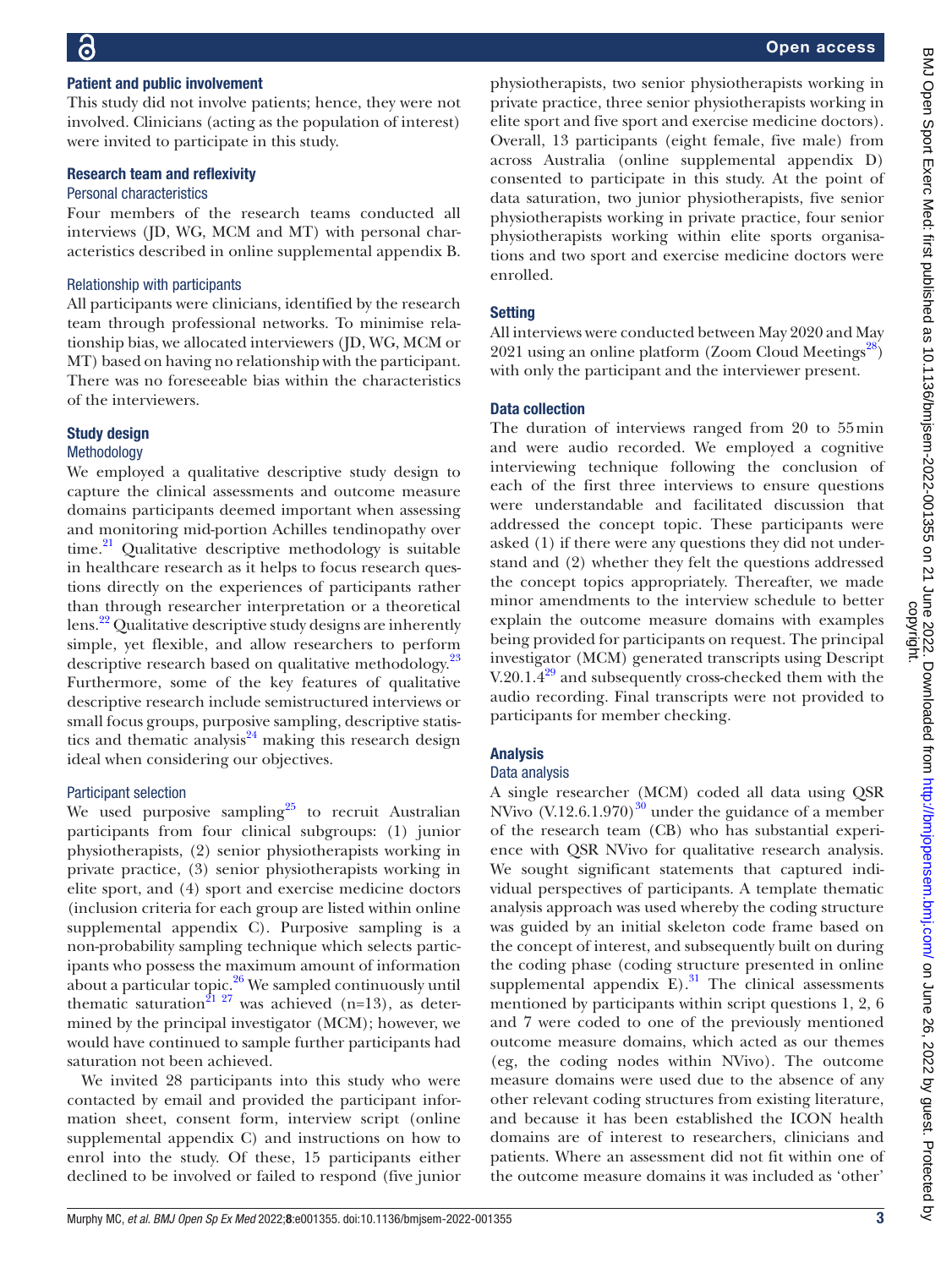Δ



to ensure that results were not biased by only presenting the domains identified within the ICON statement. For all questions related to participants selecting the most/ least important outcome measure domains for assessment of monitoring, all responses were coded as the outcome measure domain directly indicated by the clinician. Themes were derived from the data related to the barriers for the implementation of ideal clinical assessment and monitoring.

#### Reporting

<span id="page-3-0"></span>figure.

Results of the template thematic analysis are presented as figures or tables inclusive of the key themes and separated into the key topics of interest. Quotations were included as supporting statements to the key themes outlined within the results.

# RESULTS

#### Assessments used to assist diagnosis

#### Assessments performed by clinicians in a 'real world' setting

Clinicians identified assessments representing four key outcome measure domains they used most to assist diagnosis: function  $(85\%, 11/13)$ , pain on loading  $(92\%,$ 12/13), pain over a specified time frame  $(77\%, 10/13)$ and palpation  $(85\%, 11/13)$  [\(figure](#page-3-0) 1A). Footwear was mentioned by 46% of clinicians as being assessed in routine practice and was coded under a separate outcome measure domain of 'Other'.

# Additional assessments clinicians would perform in an 'ideal world' setting

Clinicians identified three outcome measure domains of interest for assessments they would use in an ideal world: physical function capacity (54%, 7/13), disability  $(31\%, \frac{4}{13})$  and tendon structure  $(31\%, \frac{4}{13})$  [\(online](https://dx.doi.org/10.1136/bmjsem-2022-001355) [supplemental appendix F](https://dx.doi.org/10.1136/bmjsem-2022-001355)). One clinician reported they would ideally assess calf circumference, and this

was coded under a separate outcome measure domain 'Other'. Clinicians felt in an 'ideal' world assessing physical function capacity using a force plate (eg, ground reaction force for jumping and landing), disability using self-reported outcome measures (eg, Lower Extremity Function Scale) or tendon structure using imaging (eg, ultrasound) would be valuable to assist diagnosis.

# Outcome measure domains viewed as important by clinicians

Clinicians identified assessments belonging to two outcome measure domains as being most important for diagnosing Achilles tendinopathy: pain on loading (92%,  $12/13$ ) and pain over a specified time frame (69\%, 9\, 9\, 9\, 13) [\(figure](#page-4-0) 2A). Clinicians identified assessments belonging to one outcome measure domain as being least important for diagnosing Achilles tendinopathy: tendon structure  $(62\%, 8/13)$  [\(figure](#page-4-0) 2A).

While 85% of clinicians routinely assessed palpation and 46% routinely assessed range of motion, these were not identified as important outcome measure domains for diagnosing tendinopathy. Only 31% of clinicians rated palpation in their most important outcome measure domains and no clinicians rated range of motion within their most important outcome measure domains [\(table](#page-4-1) 1). Themes representing clinically performed assessments used by clinicians for diagnosis yet not considering important outcome measure domains included palpation, which clinicians felt was expected by the patient, and range of motion which is assessed but not potentially useful for diagnosis.

# Assessments used to monitor progress over time

# Assessments performed by clinicians in a 'real world' setting

Most clinicians identified assessments belonging to four outcome measure domains as being used to monitor progress: disability  $(62\%, 8/13)$ , pain on loading  $(69\%,$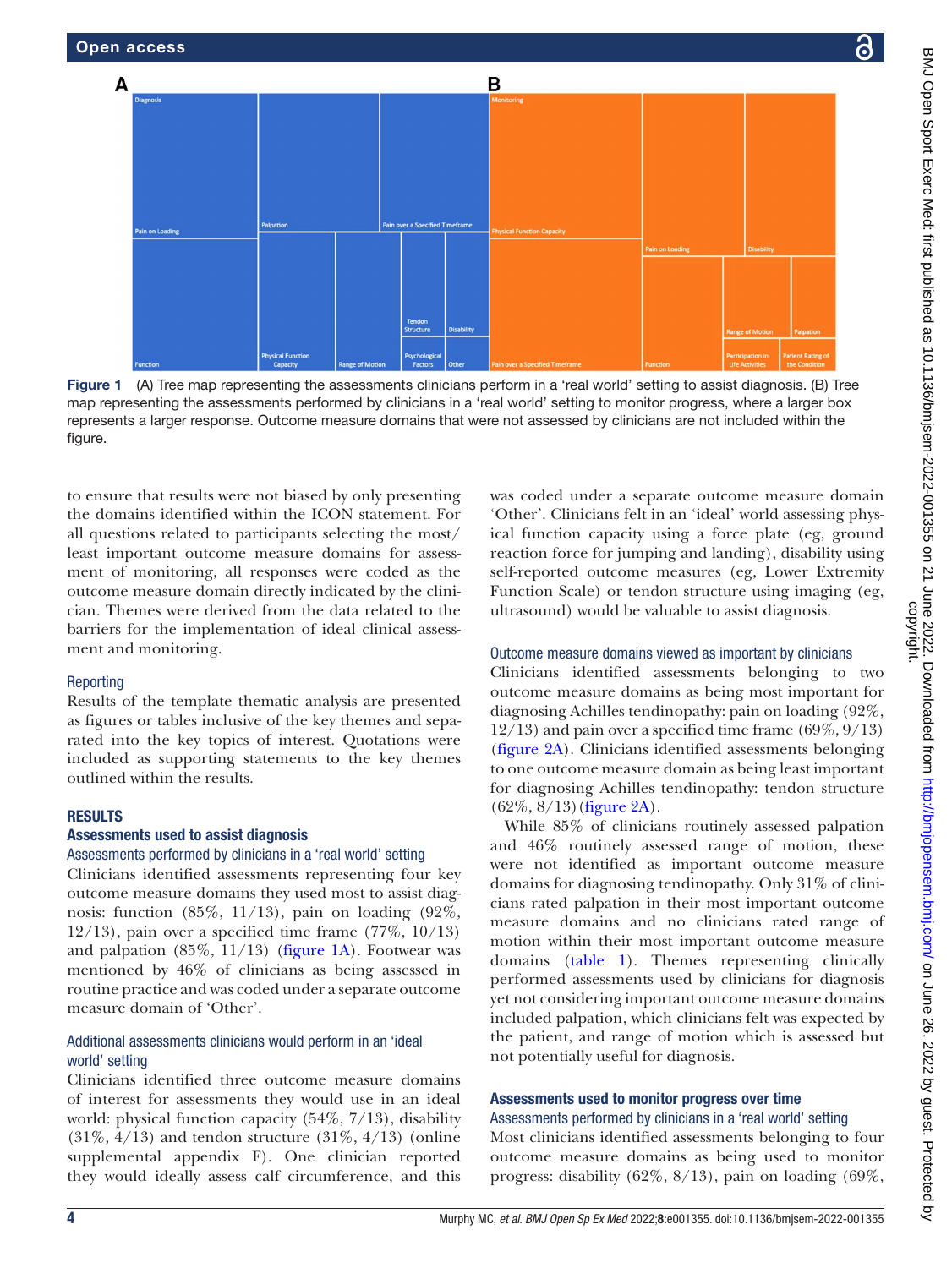Open access



<span id="page-4-0"></span>

 $9/13$ , pain over a specified time frame  $(85\%, 11/13)$ and physical function capacity (92%, 12/13) [\(figure](#page-3-0) 1B).

# Additional assessments performed by clinicians in an 'ideal world' setting

Clinicians identified assessments belonging to four outcome measure domains they would assess in an ideal world: tendon structure (54%, 7/13), disability (15%,  $2/13$ ), physical function capacity (15\%, 2\times) and function (8%, 1/13) [\(online supplemental appendix G](https://dx.doi.org/10.1136/bmjsem-2022-001355)). Clinicians felt in an 'ideal' world monitoring tendon structure using imaging (eg, ultrasound tissue characterisation), monitoring disability (eg, administering a Victorian Institute of Sport Assessment-Achilles) or monitoring ground reaction force (eg, through use of a force plate) would be valuable.

#### Outcome measure domains regarded as important by clinicians

Clinicians identified assessments belonging to three outcome measure domains as being the most important for monitoring progress: pain on loading (69%, 9/13),

patient rating of the condition  $(62\%, 8/13)$  and physical function capacity  $(54\%, 7/13)$  ([figure](#page-4-0) 2B). Clinicians identified assessments belonging to three outcome measure domains as least important for monitoring progress: tendon structure (77%, 10/13), palpation (54%,  $7/13$ ) and range of motion  $(38\%, 5/13)$  ([figure](#page-4-0) 2B).

Most clinicians (92%, 12/13) routinely monitor physical function capacity and 85% (11/13) routinely monitor pain over a specified time frame. However, only 54% (7/13) and 31% (4/13) of clinicians felt physical function capacity and pain over a specified time frame, respectively, were among the most important core outcome measure domains ([table](#page-5-0) 2). Alternatively, no clinicians (0%) routinely assessed psychological factors, yet 15% (2/13) reported that psychological factors were one of the most important outcome measure domains [\(table](#page-5-0) 2). Participants recognised the importance of addressing the psychological factors among patients in monitoring progress, yet no participating clinicians actually did this.

<span id="page-4-1"></span>

|                                                                  | Table 1 Assessments clinicians routinely use within clinical practice when diagnosing Achilles tendinopathy, yet do not |  |
|------------------------------------------------------------------|-------------------------------------------------------------------------------------------------------------------------|--|
| consider the underlying core outcome measure domain as important |                                                                                                                         |  |
|                                                                  |                                                                                                                         |  |

| <b>Key theme</b>                | <b>Description of health</b><br>domain from ICON<br>$2019^{19}$                               | <b>Exemplar quote</b>                                                                                                                                                                                                                                            |
|---------------------------------|-----------------------------------------------------------------------------------------------|------------------------------------------------------------------------------------------------------------------------------------------------------------------------------------------------------------------------------------------------------------------|
| Palpation*                      | 'Manual pressure<br>elicited/evoked pain<br>over the tendon (eq.<br>VAS, NRS).' <sup>19</sup> | 'And palpation is, you know I'd rather go by function than anything else. So I<br>probablydo it more as part of your examination, as part of the show, really.' (Participant<br>3)                                                                               |
| Range of<br>motion <sup>*</sup> | 'Range of motion<br>(eg, goniometer,<br>inclinometer). <sup>19</sup>                          | 'I would suggest range of movement is not so important in diagnosis, even though I did<br>mention before that I would take that into consideration, I don't think it's really up there in<br>terms of being of utmost importance for diagnosis.' (Participant 7) |

\*Palpation and range of motion were not listed as a core health domain of tendinopathy in the ICON statement. NRS, Numerical Rating Scale; VAS, Visual Analogue Scale.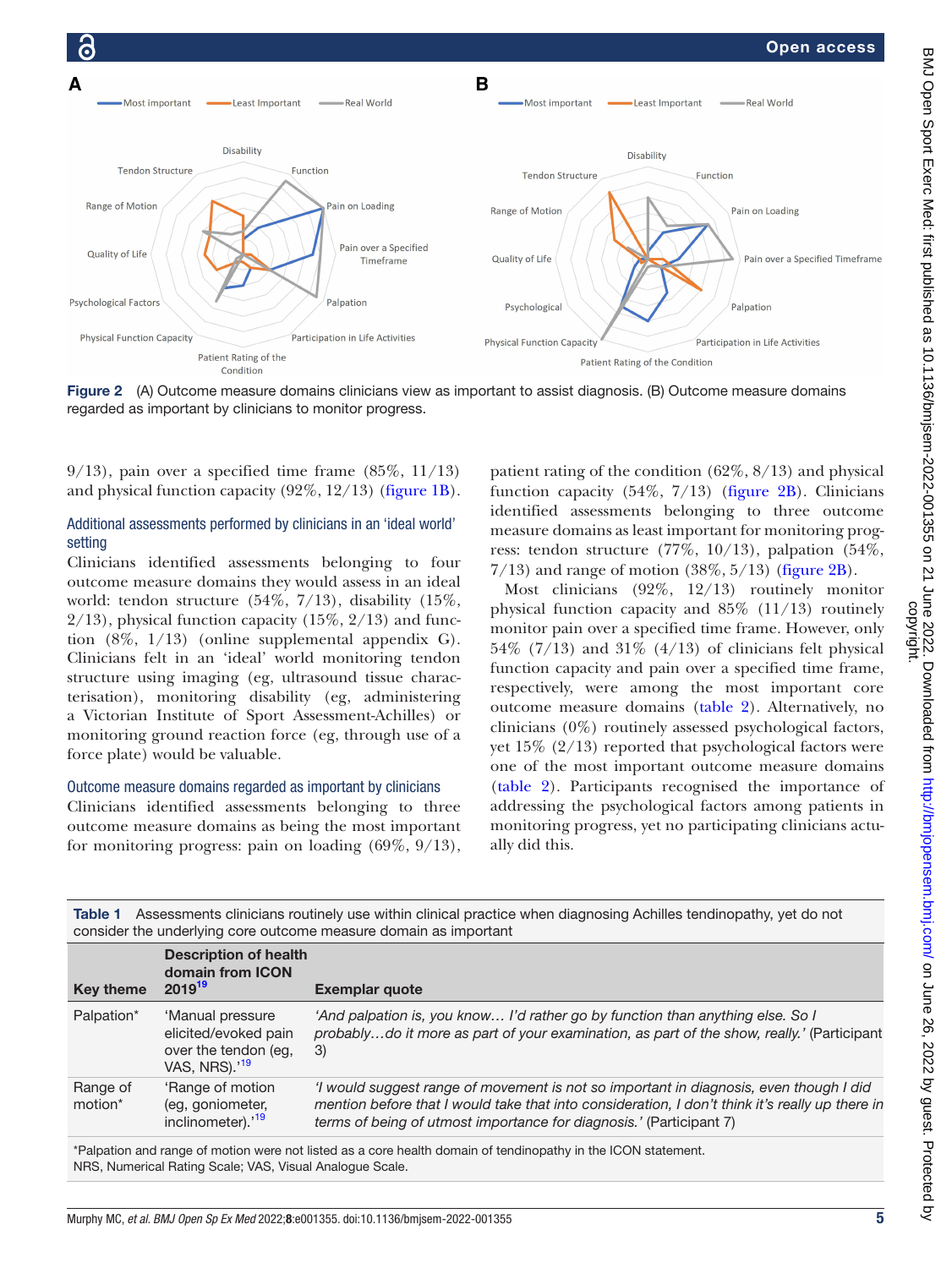<span id="page-5-0"></span>

| <b>Table 2</b> Outcome measure domains regarded as important by clinicians to monitor progress |                                                                                                                                                                                                                         |                                                                                                                                                                                                                                                                                                                                                                                                                                                                                                                                                 |  |
|------------------------------------------------------------------------------------------------|-------------------------------------------------------------------------------------------------------------------------------------------------------------------------------------------------------------------------|-------------------------------------------------------------------------------------------------------------------------------------------------------------------------------------------------------------------------------------------------------------------------------------------------------------------------------------------------------------------------------------------------------------------------------------------------------------------------------------------------------------------------------------------------|--|
| <b>Key theme</b>                                                                               | Description of health domain from ICON<br>2019 <sup>19</sup>                                                                                                                                                            | <b>Exemplar quote</b>                                                                                                                                                                                                                                                                                                                                                                                                                                                                                                                           |  |
| Psychological<br>factors                                                                       | 'Psychology (eg, pain self-efficacy, pain<br>catastrophisation, kinesiophobia, anxiety or<br>depression scales). <sup>19</sup>                                                                                          | 'Psychological factors, again, understanding that, we're not<br>just treating a tendon, we're treating the whole patient. And<br>if there are psychological factors that impact our ability to<br>treat that patient and that tendon, then we need to address<br>those. Otherwise, we're not necessarily going to get there.'<br>(Participant 13)<br>'I guess when I'm thinking about if someone's not<br>progressing or if they're not progressing, maybe the<br>way that there might be, social or psychological factors.'<br>(Participant 2) |  |
| Physical function<br>capacity                                                                  | 'Quantitative measures of physical tasks<br>performed in clinic (eg, number of hops,<br>timed stair walk, number of single limb<br>squats, including dynamometry (strength)<br>and wearable technology).' <sup>19</sup> | 'Physical function capacity too, because it's easy to<br>measure. And because I think it's really correlated. If we can<br>get some improved kind of strength through the complex,<br>we tend to be able to see that people can tolerate loading a<br>bit more.' (Participant 7)                                                                                                                                                                                                                                                                |  |
| Pain over a<br>specified time frame                                                            | 'Participant reported pain intensity over a<br>period of time (morning, night, 24 hours, a<br>week; eg, VAS, NRS).' <sup>19</sup>                                                                                       | 'Probably the pain response to load and whether they're<br>having any associated calf tightness what does that<br>person look like? Post-game and, do they have a pain 24<br>hours later, 48 hours later, 72 hours later?' (Participant 5)                                                                                                                                                                                                                                                                                                      |  |
| NRS, Numerical Rating Scale; VAS, Visual Analogue Scale.                                       |                                                                                                                                                                                                                         |                                                                                                                                                                                                                                                                                                                                                                                                                                                                                                                                                 |  |
| and the two courses and the collection construction                                            |                                                                                                                                                                                                                         | T1 T00110010                                                                                                                                                                                                                                                                                                                                                                                                                                                                                                                                    |  |

# Defining meaningful progress

Clinicians found it difficult to articulate meaningful progress given that it is outcome measure specific. However, two key themes emerged: (1) clinicians are happy with progress provided they observe a positive trajectory (regardless of the magnitude of change), and (2) clinicians tend to have a finish goal they expect a patient to achieve [\(table](#page-6-0) 3).

# Barriers to implementing optimal assessment

Clinicians identified several barriers to performing what they would consider optimal monitoring of their patients with Achilles tendinopathy [\(table](#page-7-0) 4). The four main themes were: 'Financial constraints' (9/13), 'Time constraints'  $(8/13)$ , 'Access to Equipment'  $(4/13)$ and 'Patients Symptom Severity' (3/12), with eight other minor themes emerging. In terms of 'Financial constraints', clinicians were aware of the costs to patients in terms of deciding which course of treatment to recommend. Participants reported 'Time constraints' as being an issue to monitoring patients with the focus being on management as opposed to reassessment. Participants recognised that 'Access to Equipment' can be a problem in a shared clinical environment. Participants also reported 'Patient Symptom Severity' was a barrier to monitoring as they did not want to perform assessments likely to aggravate patient symptoms.

# **DISCUSSION**

A plethora of different assessment tools exist to assist in the diagnosis and monitoring of progress for mid-portion Achilles tendinopathy. Despite this, no consensus exists on which of these tools are meaningful for use in clinical

practice. The ICON 2019 consensus statement progressed the field by developing core health domains on which to map tendinopathy outcome measures.<sup>19</sup> Building on this work, this is the first study to qualitatively explore the perceptions and experiences of clinicians in relation to assessment and monitoring of patients with mid-portion Achilles tendinopathy, with assessments mapped to the ICON 2019 core health domains.

# The use of clinical assessments to diagnose Achilles tendinopathy

Clinicians commonly use assessments that measure function, pain on loading, pain over a specified time frame and palpation to assist diagnosis. Despite this, in our study, clinicians considered only pain on loading and pain over a specified time frame as being important outcome measure domains. Furthermore, we demonstrated that clinicians use, and consider relevant, some of the health domains classified by the ICON 2019 as 'noncore health domains'. Specifically, clinicians reported routinely palpating the tendon and measuring range of motion as part of the diagnostic process for midportion Achilles tendinopathy. While palpation may be considered as useful for ruling out a diagnosis of Achilles tendinopathy, its value in prognosis is poor. Mechanical sensitivity of the tendon will also vary due to a number of different centrally mediated processes<sup>[32](#page-10-17)</sup> and should be interpreted with caution.

Of interest, while clinicians commonly assessed these outcome measure domains, they were not rated by clinicians as being essential for reaching a diagnosis. Our findings echo those in other conditions, such as low back pain and knee osteoarthritis, where a disparity exists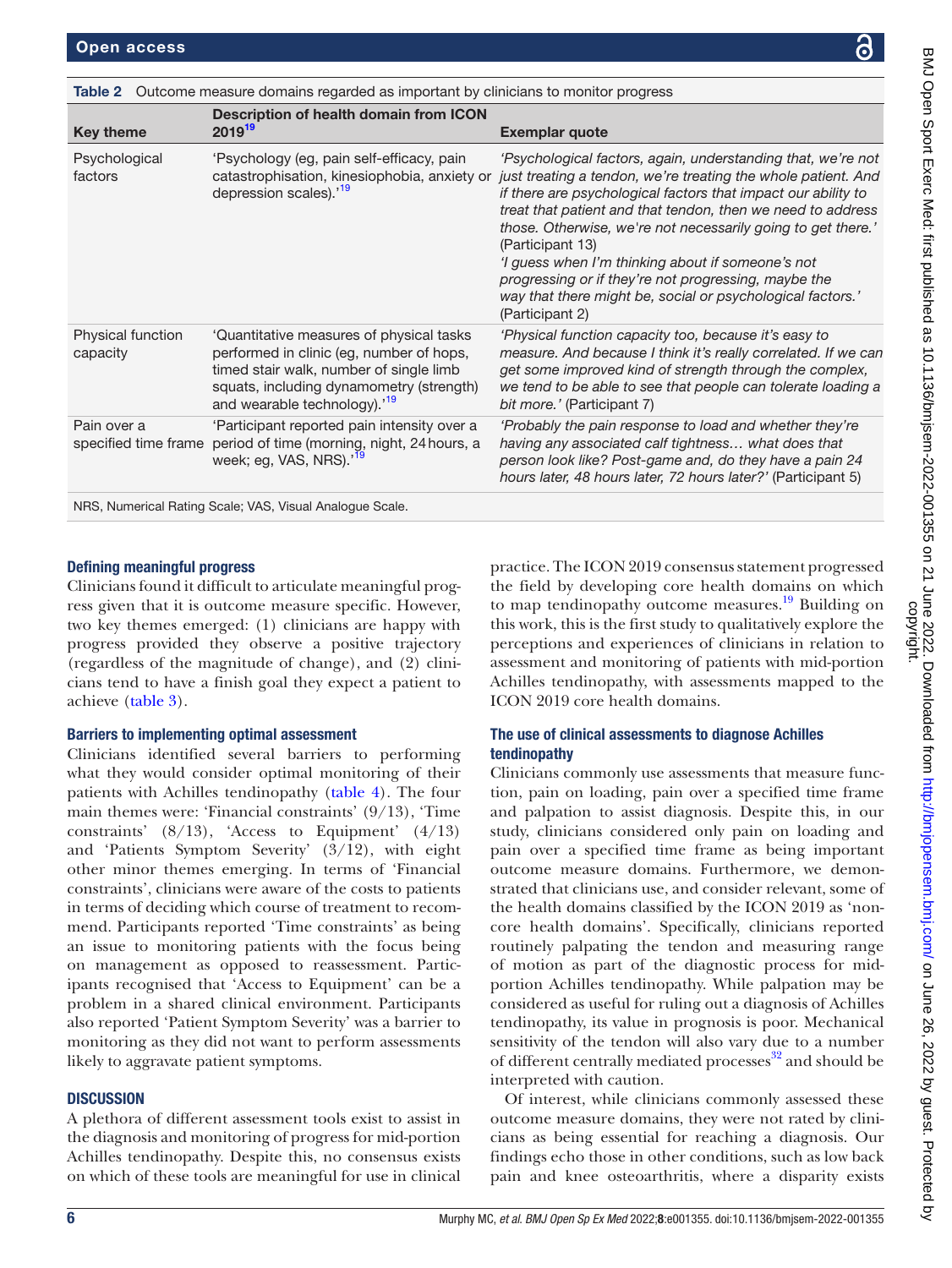<span id="page-6-0"></span>

| <b>Table 3</b> Defining meaningful progress                                                                                         |                                                                                                                                                                                                                                                                                            |                                                                                                                                                                                                                                                                                                                                                                                                                                                                                                                                                                                                                                 |  |  |
|-------------------------------------------------------------------------------------------------------------------------------------|--------------------------------------------------------------------------------------------------------------------------------------------------------------------------------------------------------------------------------------------------------------------------------------------|---------------------------------------------------------------------------------------------------------------------------------------------------------------------------------------------------------------------------------------------------------------------------------------------------------------------------------------------------------------------------------------------------------------------------------------------------------------------------------------------------------------------------------------------------------------------------------------------------------------------------------|--|--|
| <b>Key theme</b>                                                                                                                    | <b>Description of theme</b>                                                                                                                                                                                                                                                                | <b>Exemplar quote</b>                                                                                                                                                                                                                                                                                                                                                                                                                                                                                                                                                                                                           |  |  |
| Clinicians are happy with<br>progress provided they<br>observe a positive trajectory<br>(regardless of the magnitude<br>of change). | Monitoring meaningful change in patients is<br>hard, and no one number is ever going to be<br>meaningful for every patient. Clinicians instead<br>tend to look for a positive trajectory and judge,<br>based on their own clinical experience, whether<br>progress is satisfactory or not. | 'I think that's a really open, difficult thing to<br>answer, but you don't want to also spend<br>six weeks doing a program and then having<br>come back with a one point change on your<br>VISA.' (Participant 8)<br>'It would be more like a trend, I guess there's<br>no specific set number, but like a positive<br>trend, you know, towards the higher numbers.'<br>(Participant 10)<br>'Wanting to see a two to three point drop<br>but again, it really depends if they are only a<br>three out of 10 versus if they're at an eight<br>out of 10, it's going to be more based on a<br><i>percentage.'</i> (Participant 7) |  |  |
| Clinicians tend to have a<br>finish goal they expect a<br>patient to achieve.                                                       | While clinicians may not have clear increments<br>of improvement, they expect to see over<br>time they often have a goal they expect<br>to see achieved for the relevant outcome<br>measure before allowing a patient to progress<br>rehabilitation.                                       | 'You would certainly not want to be, in my<br>opinion, progressing that run distance until<br>the calf rises are probably close to 25.'<br>(Participant 11)<br>'For the calf raise then, I mean, really depends<br>on his level of fitness beforehand, but using,<br>say the other side as an example, I'd be then<br>thinking, okay, what we'd want to be getting at<br>least to there, but probably a bit higher. And<br>I'd be looking at 20-25 I think, for a running<br>athlete.' (Participant 7)                                                                                                                          |  |  |
| VISA, Victorian Institute of Sport Assessment.                                                                                      |                                                                                                                                                                                                                                                                                            |                                                                                                                                                                                                                                                                                                                                                                                                                                                                                                                                                                                                                                 |  |  |

between what is recommended and what is performed clinically[.33 34](#page-10-18) These findings highlight the heterogeneity of assessments used in clinical practice as diagnostic criteria for Achilles tendinopathy. This is an important finding as it means that there is likely to be substantial heterogeneity of clinical phenotypes within an Achilles tendinopathy population, even when diagnosed by healthcare providers.

# The use of clinical assessments to monitor Achilles tendinopathy

Clinicians commonly measure disability, pain on loading, pain over a specified time frame and physical function capacity to monitor progress over time. When comparing the similarity of what assessments are being performed and what outcome measure domains clinicians thought were important, there was much more similarity within assessments used for monitoring, as opposed to diagnosis. For example, both pain on loading and physical function capacity were assessed in clinical practice and viewed as important by clinicians. However, we identified a disparity between some outcome measure domains that clinicians monitor to assess progress over time and those that clinicians think are the most important. For instance, some clinicians reported psychological factors as an important outcome measure domain yet they do not assess psychological factors within their clinical practice. It was also surprising to see very few clinicians mentioned that they would assess and monitor psychosocial factors

throughout rehabilitation, in stark contrast to what is considered important for other musculoskeletal conditions.<sup>35 36</sup> However, these findings reflect what has been seen in other musculoskeletal conditions with psychosocial screening tools not being routinely used.[37](#page-10-20) This may be explained by the several barriers clinicians identified that exist to implementing ideal practice.

# Barriers to performing 'ideal' practice

Two clinicians reported they would not include additional assessments to assist with diagnosis and three clinicians reported they would not include additional assessments to assist with monitoring within an 'ideal' world scenario. This suggests that clinicians felt doing more would add value. However, there is no current evidence that suggests performing more assessments provides additional value or improves patient outcomes in mid-portion Achilles tendinopathy. In fact, the concept of 'over-testing' might actually be associated with harm. $38$ 

The main barriers to implementing what clinicians felt was ideal practice were 'financial constraints', 'time constraints', 'access to equipment' and 'patients symptom severity'. These barriers reflect those identified in other chronic musculoskeletal complaints. $3739$  Exploring these barriers in terms of their potential for modification, and thus the potential to optimise practice is warranted. Certain barriers could be removed at the individual level, for instance, by training clinicians to efficiently, effectively and routinely use patient-reported outcome measures.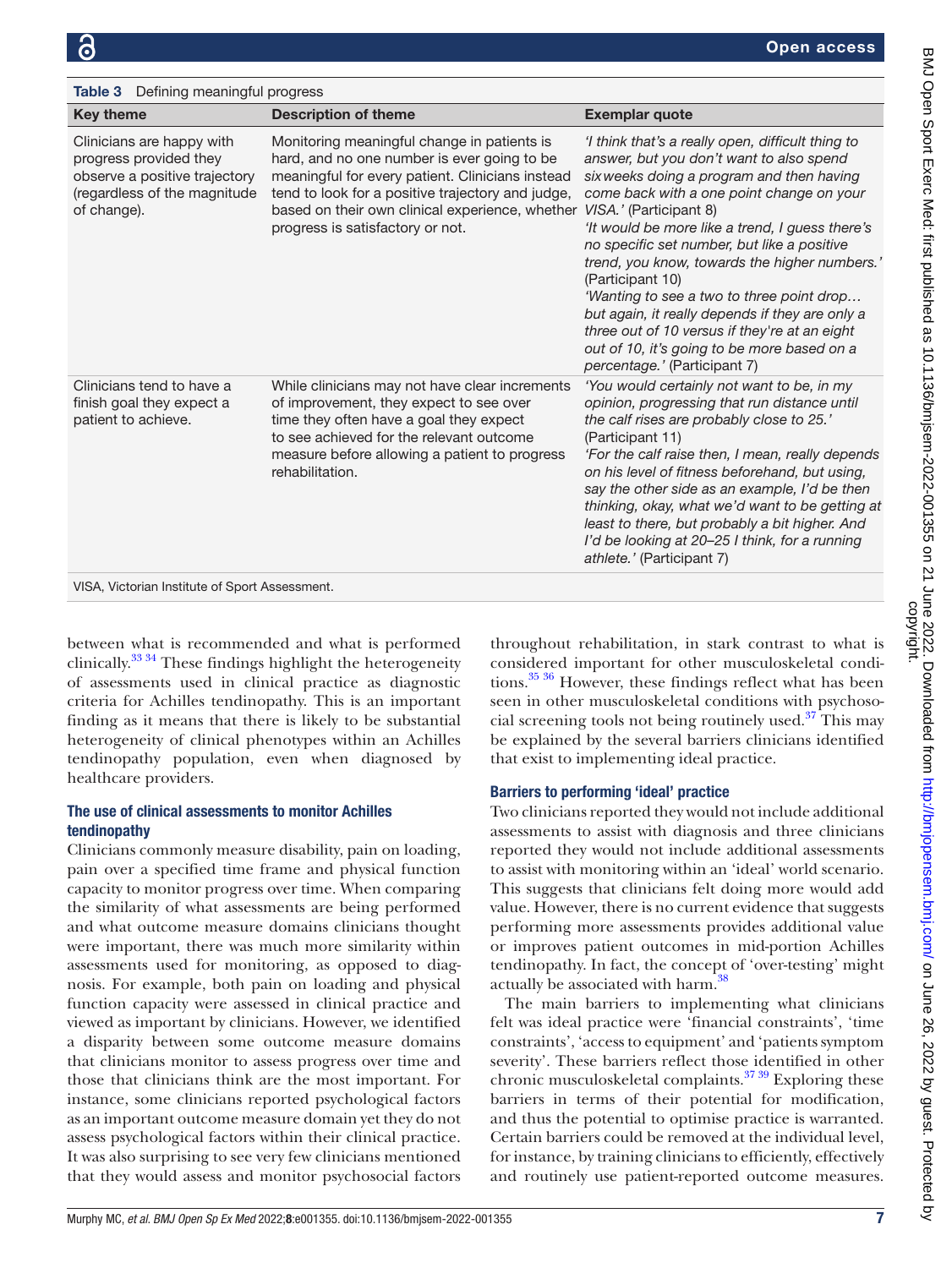| <b>Key theme</b>                                            | Definition of key theme                                                                                                                                                                                                                                       | <b>Exemplar quote</b>                                                                                                                                                                                                                                                                                                                                                                                                                                                                          |
|-------------------------------------------------------------|---------------------------------------------------------------------------------------------------------------------------------------------------------------------------------------------------------------------------------------------------------------|------------------------------------------------------------------------------------------------------------------------------------------------------------------------------------------------------------------------------------------------------------------------------------------------------------------------------------------------------------------------------------------------------------------------------------------------------------------------------------------------|
| Financial<br>constraints                                    | Clinicians are conscious of the financial<br>burden their services place on patients and<br>opt for the outcome measure that would<br>give them the ideal information to inform<br>management strategies.                                                     | 'Costs can sometimes be an issue. So that's why they<br>might not engage with physio because again, it's more cost.<br>And that's why I always say to them, look, I could do some<br>imaging. I could spend some money on imaging or an MRI or<br>something like that, but I don't want to spend that on you or<br>an injection.' (Participant 3)<br>'Patient cost is definitely part of it.' (Participant 8)<br>'Can they afford to see me every two weeks for follow up?'<br>(Participant 2) |
| Time constraints                                            | Clinicians reported that having sufficient<br>time within consultations prevents them<br>from assessing everything they would<br>typically like to within consultations.                                                                                      | 'Time that they're allowed to spend at the club. And the time<br>allocated to pre-training screening is actually, pretty limited.'<br>(Participant 5)<br>'I just didn't have time to do all of them [outcome measures]<br>every single time.' (Participant 4)<br>'Time again [as a barrier] for the more elaborate things like,<br>you know, that one RM lift-off test or whether it's, endurance<br>tests.' (Participant 8)                                                                   |
| Access to<br>equipment                                      | Clinicians reported that access to<br>equipment could be an issue. They may<br>want to do certain assessments but<br>either do not have the equipment or the<br>equipment is being used for another<br>purpose during their patients' consult.                | 'I do like to get them on the treadmill or get them out into that<br>space as we have one, but sometimes there's gym classes<br>and things, we can't access it.' (Participant 2)<br>'For me at work in private practice, I don't have capacity to<br>look at that. So, if it was part of a program for a patient, they<br>were doing it in Smith machine. For example, at the gym, I'd<br>get them to report back to me.' (Participant 9)                                                      |
| Patient symptom<br>severity                                 | Clinicians were conscious of performing<br>too many assessments, which may provide<br>valuable information, at the cost of flaring<br>up the symptoms of a patient with an<br>irritable condition.                                                            | 'The patient's symptoms are the perfect barrier to do a<br>strength assessment.' (Participant 4)<br>'I think part of this comes down to how irritable or not it<br>[Achilles tendon] is.' (Participant 11)<br>'Does it [Physical examination] overload the patient?'<br>(Participant 8)                                                                                                                                                                                                        |
| Access to sports<br>medicine doctors                        | Clinicians reported that in some situations<br>access to sports medicine doctors would<br>be valuable but it is often challenging<br>logistically.                                                                                                            | 'I think that's always the barrier. I mean, when we talk about<br>these kind of these amazing sports clubs they can actually<br>go and do the blood tests, they're on site.' (Participant 1)                                                                                                                                                                                                                                                                                                   |
| Decreased<br>monitoring once<br>improvement was<br>clear    | It was reported that it can be easy to<br>decrease the amount of monitoring when<br>you are getting clear improvements with a<br>patient.                                                                                                                     | 'Athletes they can tend to slip through the cracks once they<br>start going well, you might not monitor their loads as closely.'<br>(Participant 5)                                                                                                                                                                                                                                                                                                                                            |
| Engagement with<br>the management<br>plan                   | It was reported that when someone has<br>failed rehabilitation, or is not progressing<br>at the rate, they may want that having the<br>can be a challenge.                                                                                                    | 'So for me, it's then convincing them to go back to their<br>physio to progress this. Or if they're not comfortable with<br>that, then finding them someone else who can, who's good<br>patient re-engage with healthcare providers at giving a tendon reloading program. I think that's one of the<br>biggest barriers I find.' (Participant 3)                                                                                                                                               |
| Good<br>communication<br>between<br>healthcare<br>providers | Communication was reported to be an<br>issue and sometimes a clinician within<br>the multidisciplinary team might be<br>performing monitoring; however, with<br>poor communication channels between<br>healthcare providers not everyone is aware<br>of this. | 'To have that dialogue with the patient and then try and have<br>that dialogue with the physiotherapist, by sending them a<br>letter outlining what I think is going on and hopefully that they<br>give me correspondence back that it keeps me in the loop.'<br>(Participant 13)                                                                                                                                                                                                              |
| Knowledge of<br>what to assess<br>and monitor               | Clinicians' knowledge was reported to<br>be a barrier as inexperienced clinicians<br>are not sure of everything they should be<br>assessing.                                                                                                                  | 'I don't really know what I don't know yet. And, I'm still<br>learning my way through lots of things.' (Participant 2)                                                                                                                                                                                                                                                                                                                                                                         |

<span id="page-7-0"></span>Table 4 Barriers to implementing optimal assessment for assessment and monitoring of patients with mid-portion Achilles tendinopathy

**Continued**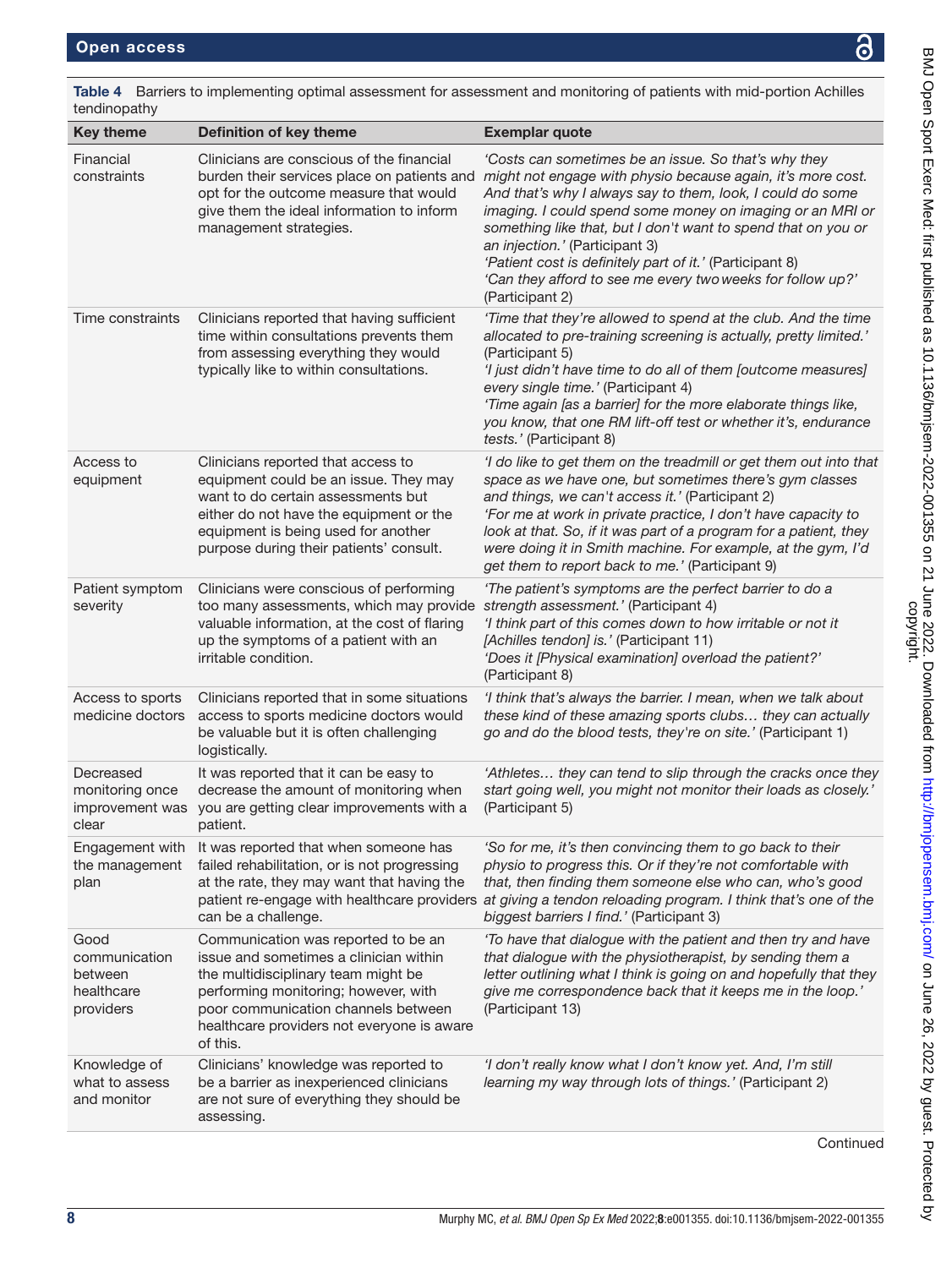| <b>Table 4</b> Continued                                               |                                                                                                                                                                                                        |                                                                                                                                                                                                                                                                               |  |  |
|------------------------------------------------------------------------|--------------------------------------------------------------------------------------------------------------------------------------------------------------------------------------------------------|-------------------------------------------------------------------------------------------------------------------------------------------------------------------------------------------------------------------------------------------------------------------------------|--|--|
| <b>Key theme</b>                                                       | Definition of key theme                                                                                                                                                                                | <b>Exemplar quote</b>                                                                                                                                                                                                                                                         |  |  |
| Motivation to<br>prepare self-<br>reported outcome<br>measures         | The burden of having to prepare self-<br>to not providing these assessments to<br>patients.                                                                                                            | 'In brutal honesty, motivation and organization. So if I'm busy,<br>reported measures in advance, such as the and I don't get printing off each day, I might not do a VISA,<br>VISA, was reported. This can lead clinicians and you can call that laziness.' (Participant 12) |  |  |
| Patient<br>understanding                                               | Clinicians feel like patients do not always<br>understand self-reported outcome<br>measures and they can lack confidence in<br>the findings of these tools.                                            | 'Sometimes when you get to the functional questions at the<br>end, it just gets the patient gets a bit confused. I think. And<br>I'm not, I'm not sure that it's, look, it's obviously been tested<br>and validated, so it's a good one, but yeah.' (Participant 3)           |  |  |
| Patient<br>compliance to<br>monitoring                                 | While patients may have the ideal<br>intentions to monitor things like running<br>distance or daily symptoms, sometimes<br>they will forget and therefore this cannot be<br>provided to the clinician. | 'Some things in practice that I say people like, they just forget<br>to do <i>it.'</i> (Participant 10)                                                                                                                                                                       |  |  |
| RM, Repitition Maximum; VISA, Victorian Institute of Sport Assessment. |                                                                                                                                                                                                        |                                                                                                                                                                                                                                                                               |  |  |

Likewise, other barriers could be removed at the institutional and cultural levels by optimising relationships and communication between different subgroups of clinicians. In contrast, we recognise barriers that exist which may not be modifiable. For example, clinicians concern that a patient's financial constraints are difficult to overcome, although this does assume the clinician has established a thorough understanding of personal resources. This may not necessarily be the case and was not reported by physiotherapists working within elite sport where cost is not a barrier. While several strategies exist to remove this barrier, one solution is to avoid costly assessment protocols not supported by the evidence, such as imaging, $\frac{40}{3}$  and given the potential for iatrogenic effects related to overtesting this barrier might actually be useful. However, it should be acknowledged that some factors (such as geographical or cultural factors) influence whether imaging is a financial burden with many countries globally not having out-of-pocket expenses for patient imaging. These resources could then be redirected to fund ideal practice management, which could be mediated through clinician education. Likewise, the development of online, freely available resources for patients might assist in reducing the number of required consultations.[41](#page-10-23) The provision of better educational resources (either isolated or in conjunction with exercise rehabilitation) for patients may also help decrease the time burden clinicians identified as being a key barrier and are being trialled in other chronic musculoskeletal complaints such as chronic lower back pain.<sup>41 42</sup>

Access to equipment is difficult to overcome but the use of reliable measures of physical function capacity which do not require equipment should be encouraged (eg, single leg heel raise) as these may provide valuable information and negate the need for equipment. $43$  However, patient symptoms can significantly improve in the absence of any changes in calf endurance, as measured by a single leg heel raise, $44$  so the clinicians must be clear

on why they are assessing physical function capacity. Patient symptom severity will always be a barrier in irritable presentations. However, assessments providing a measure of physical function capacity without increasing pain should be considered. The reality that outcome measure domain focus shifts during the clinical journey assists with this issue, with the initial focus being on painrelated outcome measure domains, then progressing to more disability and functional outcome measure domains as the patients' clinical status improves.[45](#page-10-26)

# Limitations

We used one-on-one interviews as they can generate a range of themes on a per-person basis and provide very detailed transcripts for analysis.[46](#page-10-27) One-on-one interviews were used to ensure participants were comfortable with discussing their own barriers to ideal practice, specifically related to what they do not do as well as they could. For this reason, we decided against conducting focus groups as we believed participants would feel more comfortable in a one-to-one setting rather than in a focus group setting containing respected peers. $27$  As such, interviews are ideal practice for exploring the descriptions of the experiences and perceptions held by individuals and while they are associated with small sample sizes compared with larger quantitative studies they are rich in data and appropriate to answer the questions posed in this study.<sup>[27](#page-10-28)</sup>

The ICON 2019 consensus statement of core health domains of tendinopathy is only recently published so it would be unlikely any large-scale change in clinical practice would have occurred. Hence, this study cannot assess the impact of the consensus statement, and only depicts what is currently being performed in clinical practice. Given the applicability of using the core health domains as nodes to code the data, we performed this for both diagnostic and monitoring measures mentioned by participants. However, we recognise diagnosis was never the purpose of the core health domains paper.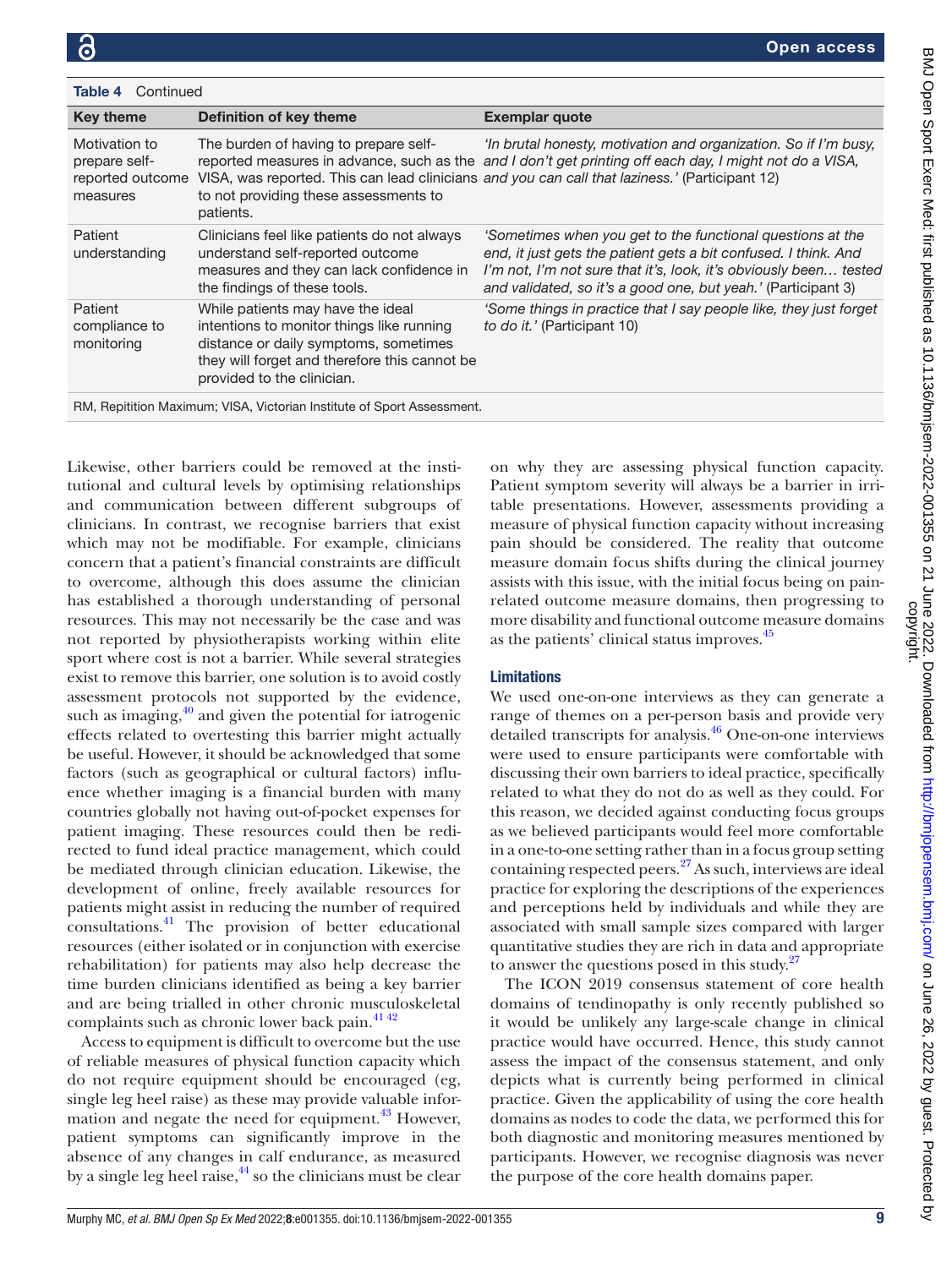We interviewed a heterogeneous population of clinicians across disciplines and across career stages to capture breadth of perspective, which results in some limitations. First, our final sample only included one sport and exercise medicine physician and one sport and exercise medicine registrar. Therefore, sport and exercise medicine may be under-represented within our sample. Second, we did not include other healthcare providers who manage mid-portion Achilles tendinopathy (eg, podiatrists, exercise physiologists or general practitioners). Although thematic saturation was reached within the interviews conducted, the results are not intended to be representative of the broader population and cannot be assumed to represent other provider groups. Nonetheless, the findings were insightful, and generalisability could be rectified by future larger studies (eg, survey). Such a study could be developed based on the themes identified within this study and administered to large numbers of clinicians. This would provide more accurate estimates on the disparities between current clinical practice and 'ideal' practice, and what the barriers to ideal practice are. Furthermore, a survey could enable analysis of how demographic features such as specialty and experience might impact these perspectives.

#### **CONCLUSION**

No consensus exists that helps clinicians decide which clinical assessment tools assist in the diagnosis or monitoring over time of patients with Achilles tendinopathy. Assessments related to function, pain on loading, pain over a specified time frame and palpation are commonly used to assist diagnosis. Assessments related to disability, pain on loading, pain over a specified time frame and physical function capacity are used to monitor progress over time. Furthermore, pain on loading and pain over a specified time frame were considered the most important outcome measure domains for assisting diagnosis whereas pain on loading, patient rating of the condition and physical function capacity were the most important outcome measure domains for monitoring progress. Finally, four main themes were perceived as barriers to implementing ideal practice of assessment and monitoring in people with Achilles tendinopathy: financial constraints, time constraints, access to equipment and patient symptom severity.

Recommendations for clinicians on what assessments should be used in clinical practice should consider the barriers to optimal clinical assessment. Considering these barriers may assist compliance with recommendations in providing optimal clinical care for patients with Achilles tendinopathy.

#### Author affiliations

<sup>1</sup>National School of Nursing, Midwifery, Health Sciences and Physiotherapy, The University of Notre Dame Australia, Fremantle, Western Australia, Australia <sup>2</sup>Nutrition and Health Innovation Research Institute, School of Medical and Health Sciences, Edith Cowan University, Joondalup, Western Australia, Australia <sup>3</sup>Institute for Health Research, The University of Notre Dame Australia, Fremantle, Western Australia, Australia

4 School of Medical and Health Sciences, Edith Cowan University, Joondalup, Western Australia, Australia

5 La Trobe Sport and Exercise Medicine Research Centre, La Trobe University, Melbourne, Victoria, Australia

<sup>6</sup>School of Public Health and Preventative Medicine, Monash University, Clayton, Victoria, Australia

<sup>7</sup> School of Physiotherapy and Exercise Science, Curtin University, Perth, Western Australia, Australia

Twitter Myles Calder Murphy [@myles\\_physio](https://twitter.com/myles_physio)

Contributors MCM, JD, EKR, WG and MT conceived the idea. MCM, CB, PC, JD, SD, WG, EKR and MT designed the methods. MCM, JD, WG and MT performed all interviews. MCM performed the data analysis. All authors contributed to developing the final manuscript. MCM is the overall study guarantor.

Funding The authors have not declared a specific grant for this research from any funding agency in the public, commercial or not-for-profit sectors.

Map disclaimer The inclusion of any map (including the depiction of any boundaries therein), or of any geographic or locational reference, does not imply the expression of any opinion whatsoever on the part of BMJ concerning the legal status of any country, territory, jurisdiction or area or of its authorities. Any such expression remains solely that of the relevant source and is not endorsed by BMJ. Maps are provided without any warranty of any kind, either express or implied.

Competing interests None declared.

Patient consent for publication Obtained.

Ethics approval This study involves human participants and was approved by The University of Notre Dame Australia Human Research Ethics Committee (approval number: 2020-014F). Participants gave informed consent to participate in the study before taking part.

Provenance and peer review Not commissioned; externally peer reviewed.

Data availability statement All data relevant to the study are included in the article or uploaded as supplementary information.

Supplemental material This content has been supplied by the author(s). It has not been vetted by BMJ Publishing Group Limited (BMJ) and may not have been peer-reviewed. Any opinions or recommendations discussed are solely those of the author(s) and are not endorsed by BMJ. BMJ disclaims all liability and responsibility arising from any reliance placed on the content. Where the content includes any translated material, BMJ does not warrant the accuracy and reliability of the translations (including but not limited to local regulations, clinical guidelines, terminology, drug names and drug dosages), and is not responsible for any error and/or omissions arising from translation and adaptation or otherwise.

Open access This is an open access article distributed in accordance with the Creative Commons Attribution Non Commercial (CC BY-NC 4.0) license, which permits others to distribute, remix, adapt, build upon this work non-commercially, and license their derivative works on different terms, provided the original work is properly cited, appropriate credit is given, any changes made indicated, and the use is non-commercial. See:<http://creativecommons.org/licenses/by-nc/4.0/>.

#### ORCID iDs

Myles Calder Murphy<http://orcid.org/0000-0001-6068-1096> Sean Docking <http://orcid.org/0000-0001-7051-7548>

#### REFERENCES

- <span id="page-9-0"></span>1 Albers IS, Zwerver J, Diercks RL, *et al*. Incidence and prevalence of lower extremity tendinopathy in a Dutch general practice population: a cross sectional study. *[BMC Musculoskelet Disord](http://dx.doi.org/10.1186/s12891-016-0885-2)* 2016;17:16.
- 2 Lopes AD, Hespanhol LC, Yeung SS, *et al*. What are the main Running-Related musculoskeletal injuries? *[Sports Med](http://dx.doi.org/10.1007/BF03262301)* 2012;42:891–905.
- <span id="page-9-1"></span>3 Murphy M, Travers M, Gibson W, *et al*. Rate of improvement of pain and function in Mid-Portion Achilles tendinopathy with loading protocols: a systematic review and longitudinal meta-analysis. *[Sports Med](http://dx.doi.org/10.1007/s40279-018-0932-2)* 2018;48:1875–91.
- 4 Murphy MC, Travers MJ, Chivers P, *et al*. Efficacy of heavy eccentric calf training for treating mid-portion Achilles tendinopathy: a systematic review and meta-analysis. *[Br J Sports Med](http://dx.doi.org/10.1136/bjsports-2018-099934)* 2019;53:1070–7.
- <span id="page-9-2"></span>5 van der Vlist AC, Winters M, Weir A, *et al*. Which treatment is most effective for patients with Achilles tendinopathy? A living systematic